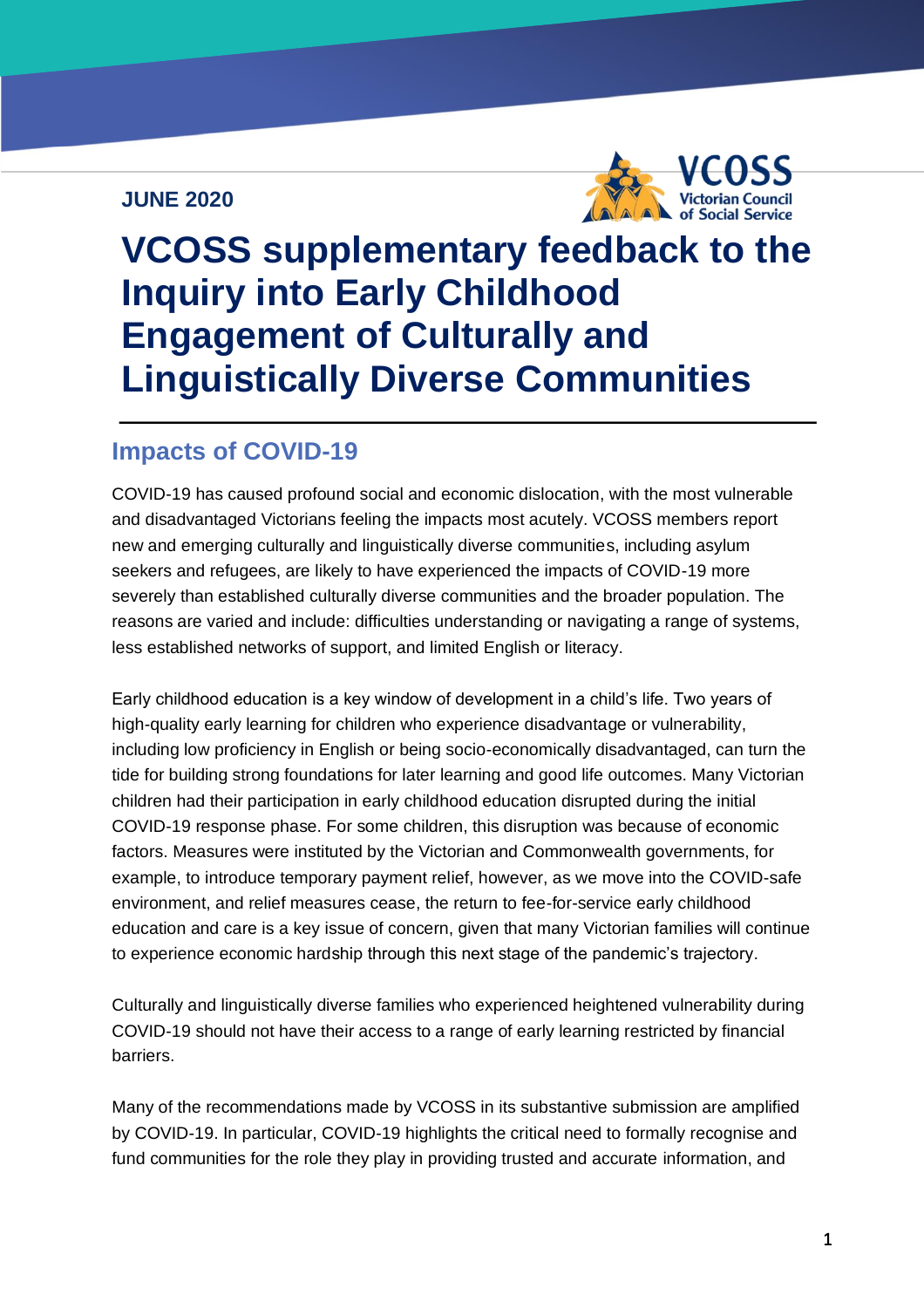the need for greater investment in outreach to ensure families are connected *before* times of crisis hit.

Key recommendations that are particularly relevant in the context of COVID-19 include:

- Build on existing community and social capital to increase awareness of early years services
- Provide accessible resources to address language and literacy barriers
- Fund a 'community connector' or 'peer workforce' model
- Integrate the use of bicultural and bilingual workers in mainstream services
- Provide additional funding for interpreters

Key recommendations moving forward to ensure culturally and linguistically diverse families can access early years services are:

- Consult with people from CALD backgrounds to understand how they feel culturally safe, using an intersectional lens
- Support families experiencing vulnerability who may be facing cost or eligibility barriers to access affordable early years services
- Ensure every child can access early childhood education, regardless of where they live or the time of year
- Increase collaboration between services to promote 'hubs' and soft access points
- Create spaces for parents to build connections by participating in group settings
- Ensure services are run in culturally safe and familiar places such as shopping centres and libraries
- Invest in greater collaboration between outreach services to reach places where families gather

# **Access to timely, accurate and trusted information**

VCOSS members report some culturally and linguistically diverse communities, in particular new and emerging communities, struggled to access updated and relevant information about the pandemic, particularly during the early stages of stay at home measures when information was changing regularly.

Barriers for new and emerging communities can include limited English, different stages in the establishment of structures and support systems, and difficulties understanding and navigating government systems or community agencies.

VCOSS highlighted in our substantive submission that there is a need to build on existing social capital and connection within communities. COVID-19 has highlighted that how information is disseminated, accessed, and trusted in diverse communities can differ significantly to the rest of the population. When information is changing regularly, it needs to flow through trusted and legitimate channels and through communities directly. This can be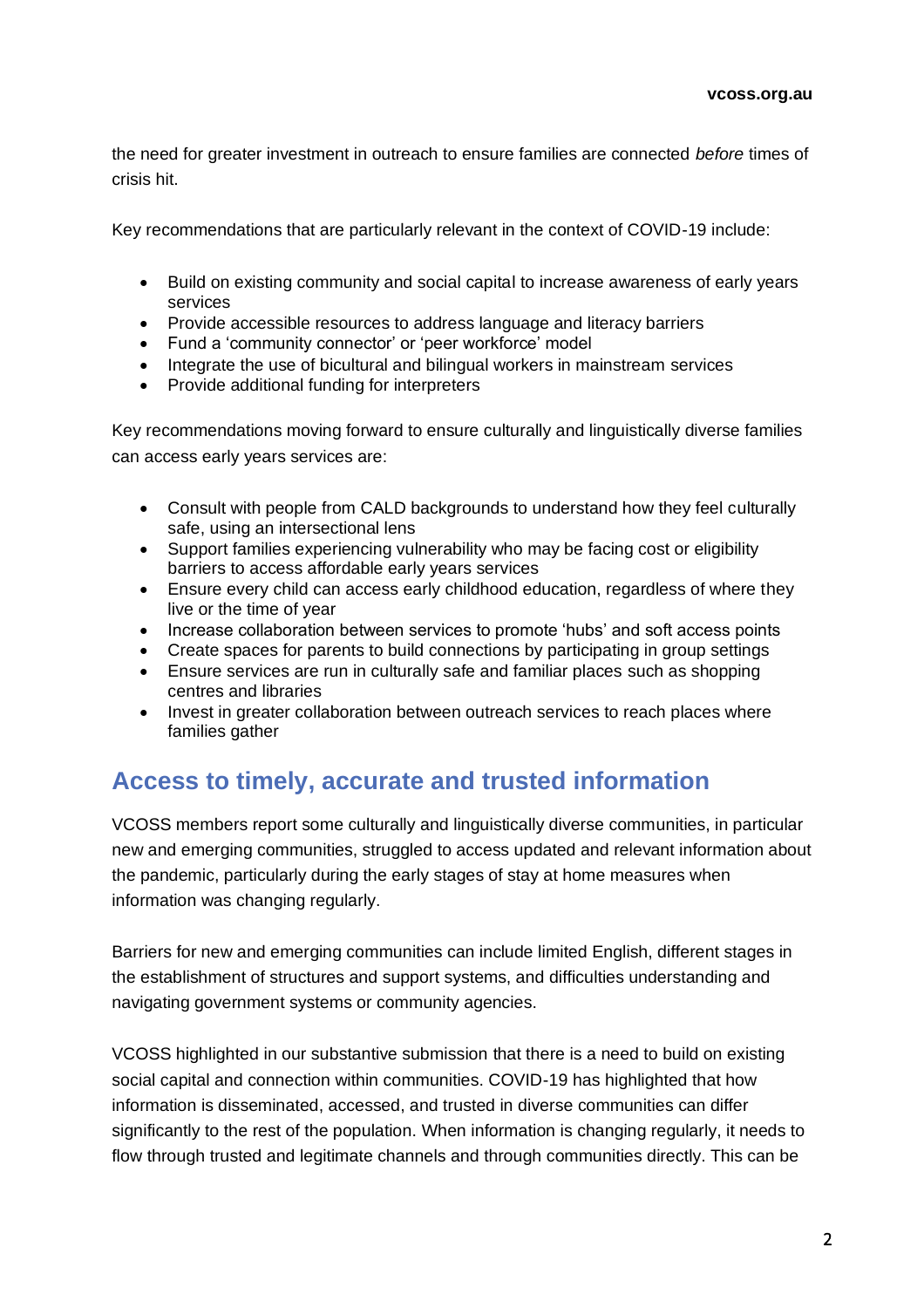achieved through word of mouth, faith leaders, community leaders and associations, or community radio.

In some communities, particularly those who have experienced prejudice or overt racism through public discourse, or whose social and political contexts in their country of origin differs significantly to Australia, there can be a distrust of the media and governments. This makes the connection to timely, translated and accurate information from communities *directly* even more important during a pandemic.

While translation is important, VCOSS members report who the message *reaches* needed more consideration. For example, posters in communal spaces of a public housing block has limited reach when families are not able to utilise those communal spaces.

Other issues relating to the dissemination of information included assumptions of literacy, having to navigate webpages in English to reach translated information, and subsequent policing or over-policing of communities by police or neighbours when information did not flow quickly enough to children and families who were then not adhering to stay at home measures.

Strategies that would have supported culturally and linguistically diverse communities to better access the information they needed, particularly new and emerging communities, include:

- Ensure information and advice is provided through a range of media, including television, online, apps and radio and in a range of accessible formats including pictorial and oral
	- o For example, VCOSS members noted ad campaigns on mainstream television networks by diverse Australian celebrities, sports stars or popular culture figures would have helped to disseminate public health messages. VCOSS members report even where these messages are in English, there is significant community reach through communities seeing themselves reflected through diversity which creates talk, attention and circulation of the video amongst communities.
- Directly engage multicultural, refugee and asylum seeker organisations to support the dissemination of information
- Engage leaders of culturally and linguistically diverse communities, who are trusted sources of information, to distribute advice through their communities
	- o Formal and informal community networks undertook significant work in reaching their communities to provide accurate and trusted information. This role of 'connecting' quickly and directly, rather than waiting for information to be released in language, meant community members were doing translations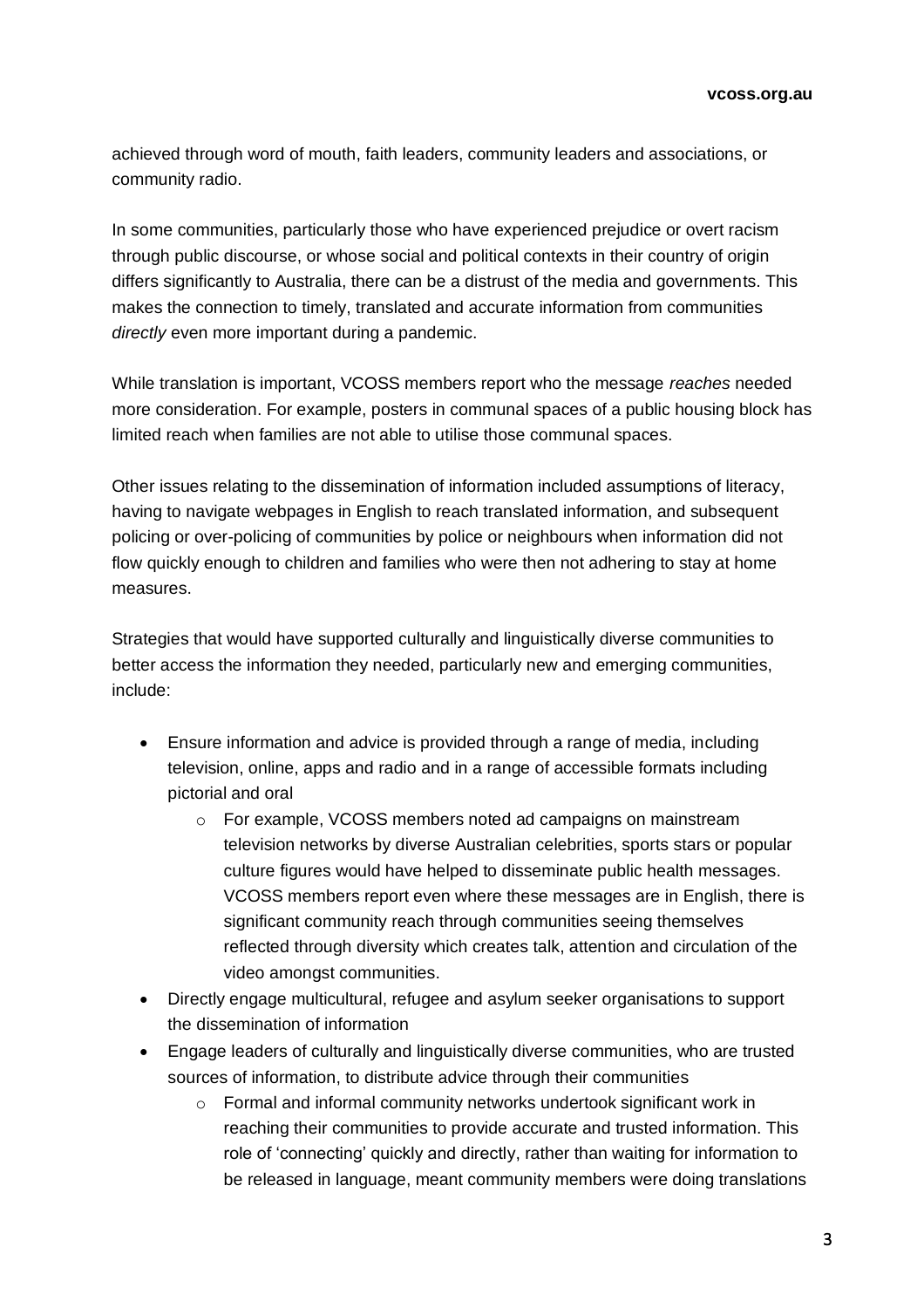on the spot. This was often the only accessible information available to people with limited or no English, literacy, or understanding of government systems (for example, to log on to the DHHS website for updated information).

• Ensure schools and universities provide information in a range of languages and formats.

# **Accessing services**

Through stay at home measures, the shutdown of many services and closure of public and community spaces, families not already engaged in services are more likely to have faced barriers throughout the pandemic. In particular, newly arrived members of the community who have limited English and a limited understanding of the service system are at heightened risk of social isolation and missing out on key supports, due limited access to up to date and accessible information, or limited access to devices and the internet.

Local councils and community sector organisations have a range of innovative ways they bridge connection with families in 'place' in their local communities, who may be hard to reach in non-pandemic times. This became increasingly difficult during COVID-19. For example, families who may ordinarily be connected to services through 'soft entry points' such as shopping centre playgroups, or through community hubs where services are colocated have been unable to access these points of connection due to the closure of many services and no face to face contact, limiting important informal opportunities to connect.

Policing and issuing of fines for people who breached directions may have had a disproportionate impact on culturally and linguistically diverse families.

For many culturally and linguistically diverse families, stay at home measures exacerbated existing inequalities. For example, large families in overcrowded or severely overcrowded housing had limited space to study, learn or work and no access to public spaces such as libraries for relief. VCOSS members report some families in severely overcrowded housing who sought relief from going outside to the local park or open space were then approached by police, further compounding stress.

While the Victorian Government announced students would have access to onsite learning if they did not have an appropriate learning environment at home, VCOSS members report some culturally and linguistically diverse families were denied access to onsite learning, despite living in severely overcrowded housing and having access to limited or no internet or digital devices. Culturally and linguistically diverse communities were not in the government's 'priority cohort' for receiving devices, sim cards or dongles. Learning from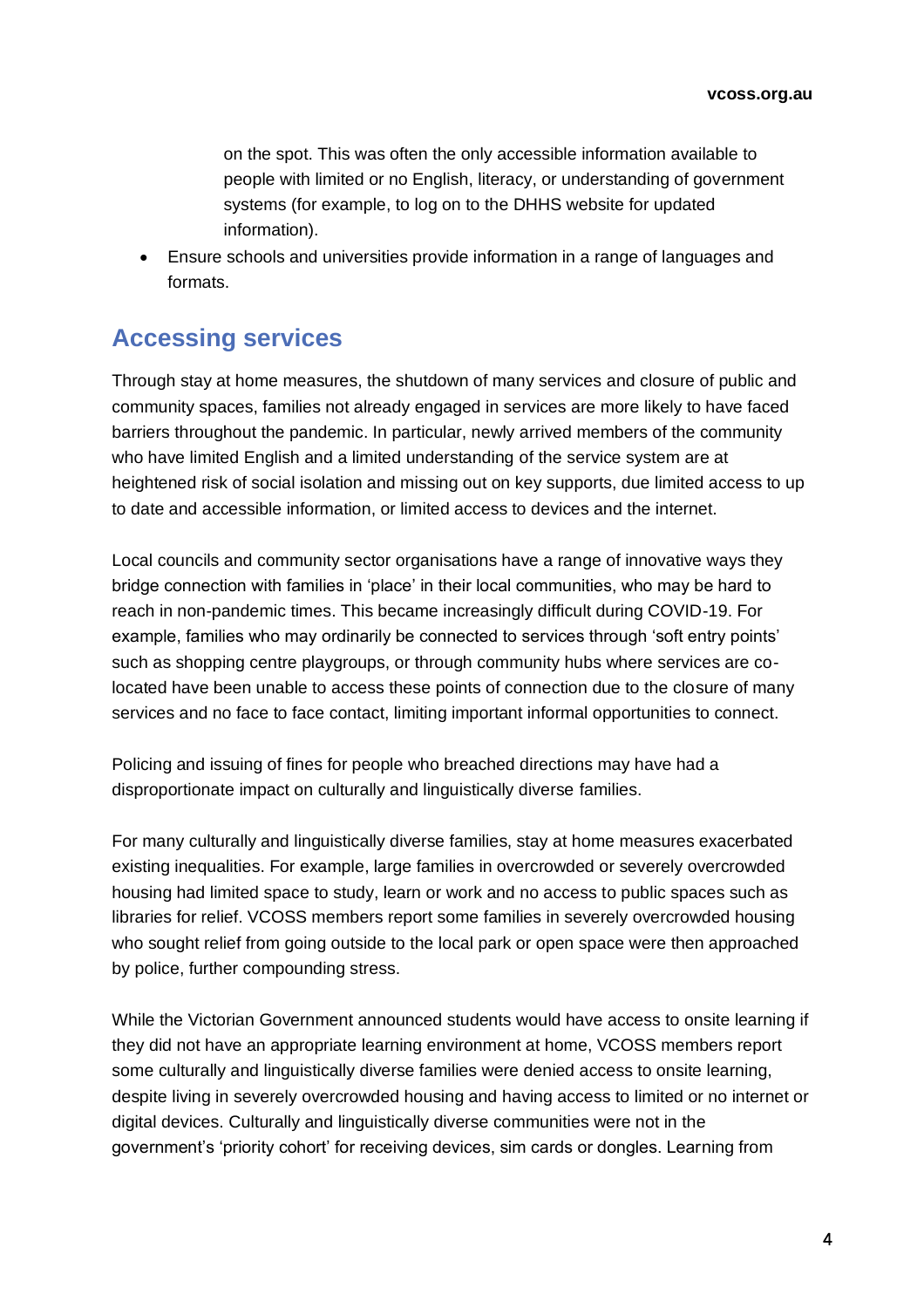home was also a challenge for parents with limited English who could not understand how to use technology or how to support their children's learning.

While early childhood education and care services remained open, and became free during COVID-19, adults were given limited access to these spaces to minimise the risk of COVID-19 transmission. This meant that even where families were still engaging in services onsite, parents and families were unable to gather in spaces for social connection and support. For families without access to appropriate technology, this severely restricted pathways for social connection and wellbeing support.

VCOSS members also report some new and emerging communities who did not have a detailed understanding of the service system were at a disadvantage in accessing broader supports, including telehealth or online playgroups.

The barriers presented in the shutdown of services highlights the importance of families already being engaged in a range of early years services to support connection and wellbeing throughout times of crisis. Outreach services and deeper integration of services is vitally important to ensure all families are able to deeply connect with their local communities. Existing engagement supports follow-ups and check-ins from services – but, if services don't know who may be vulnerable and who may be missing out on support, this constrains the ability for targeted outreach and connection during a pandemic.

### **Engagement: an early learning sector strength**

One of the key strengths of the early learning sector is its engagement and connection with families. One VCOSS member, a peak body for early learning services, reported that a number of services (predominantly kindergartens) with culturally and linguistically diverse families had positive engagement with families and children during COVID-19, including through the use of 'remote learning' resources.

Strong relationships and trust between services and families was fundamental to the ability of services to work positively with families in informing them about stay at home measures, accessing their services (be it on-site or through learning from home), and understanding the needs of each child and their families. Building relationships, trust and engagement also enabled services to:

- Utilise existing communication channels such as email and apps to stay connected with children and families
- Understand the needs of children and their families and use a range of strategies to sustain engagement and meet these needs, including: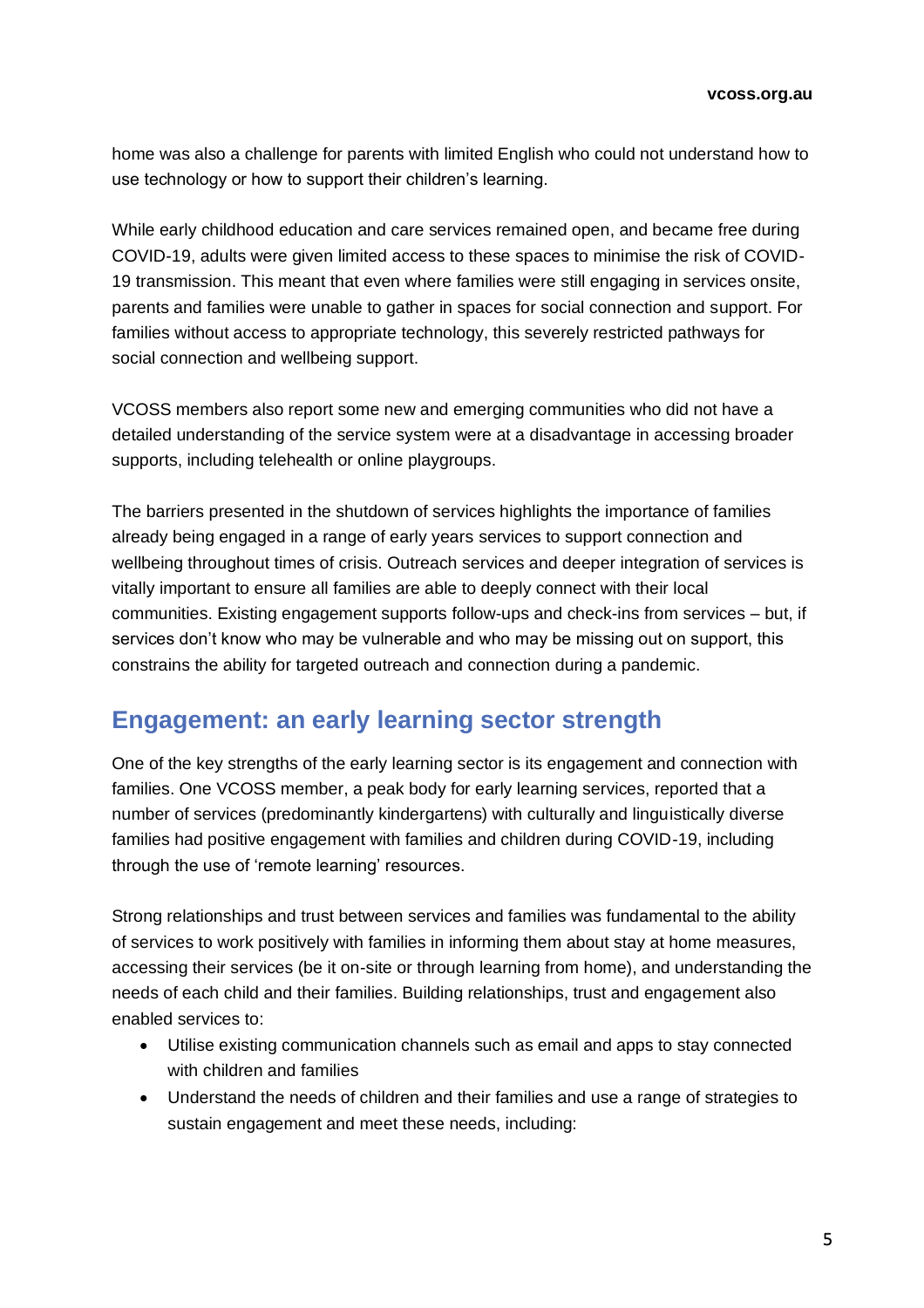- $\circ$  providing tailored activities to suit the learning from home environment from providing one activity a day to a range of activities to engage a child for many hours, and drawing on items usually found in the home to support activities
- o learning about other challenges families were facing such as supporting learning from home for school-aged children, managing work, including job loss, supporting extended family, and being generally exhausted.

Access to digital devices and technology did not appear to be a significant issue for these families for the purposes of remote early learning.

Many services reported having existing staff from a diversity of cultural backgrounds with a number of languages spoken, helping to build trust, cultural safety and understanding between services and families. Some services are reporting 100 per cent reengagement of culturally and linguistically diverse families back to their services.

VCOSS notes that these learnings and positive experiences are only a small sample of a large and diverse early learning sector. However, this does highlight the strength of the early learning sector in engaging families who are linked in with their services.

It also highlights the importance of integrating bicultural and bilingual workers and growing the diverse workforce to reflect the diversity in the community. This helps with the accessibility and understanding of early learning, and supports services in understanding how they can create culturally safe environments for children and families.

### **Asylum seekers and refugees**

VCOSS understands there has been a significant increase in presentation of refugee and asylum seeker families with children to emergency relief support services during COVID-19.

Many asylum seekers and refugees experienced heightened financial vulnerability during the pandemic. Being ineligible for the Commonwealth's JobKeeper subsidy meant many asylum seeker and refugee workers were amongst the first to be laid-off when businesses closed, and without access to appropriate government income support, many families have relied on community service organisations to meet basic needs like covering the costs of housing and purchasing food.

Increased financial vulnerability had significant flow-on affects including exacerbating the digital divide and therefore ability of families to engage in services or gain appropriate supports (for example telehealth, remote learning), which then in turn had impacts on isolation and wellbeing.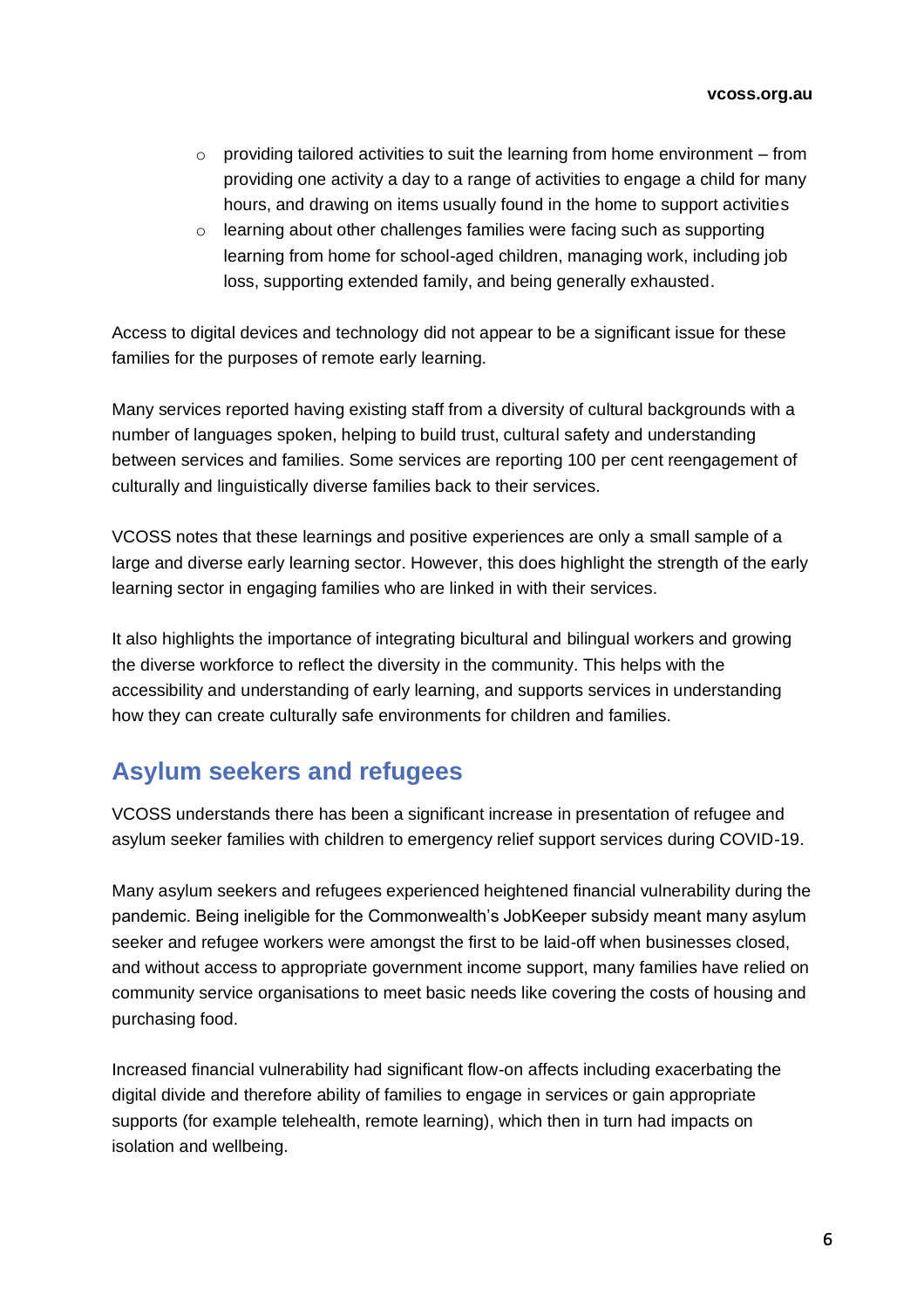

**Impacts experienced by asylum seekers and refugees during COVID-19**

Many of these impacts have been experienced by the broader population, including culturally and linguistically diverse members of the community who have permanent residency, Australian citizenship or other substantive visas. However, little to no access to government income support and more precarious employment means the experience of these impacts for asylum seekers and refugees are more severe.